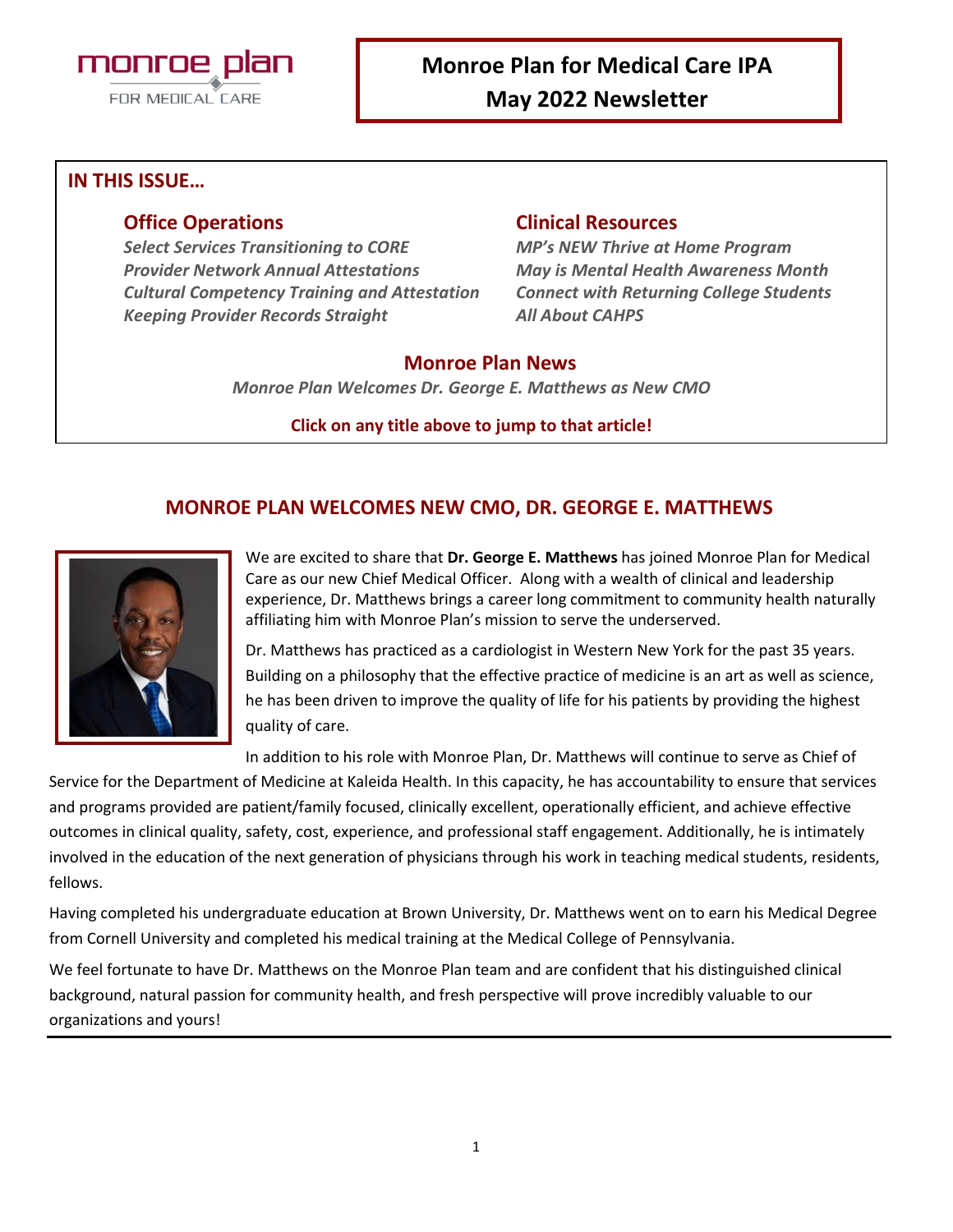2

**Monroe Plan for Medical Care IPA May 2022 Newsletter**

# **INTRODUCING MONROE PLAN'S THRIVE AT HOME PROGRAM**

Monroe Plan for Medical Care has expanded our team and services to include a Family Nurse Practitioner (NP) as part of our Thrive at Home Program for Medicaid and HARP members. We welcome Kirsten Meess, NP, to the Monroe Plan team. Kirsten will be conducting home and community-based visits with currently disengaged network patients. During these visits, Kirsten will perform health assessments and screenings to close gaps in patient care and improve outcomes including:

> *Kirsten Mees, Chronic Care Outreach Clinician, NP*

- Hba1c testing
- Dilated Retinal Exams
- **Spirometry**
- Blood pressure monitoring
- Prenatal/Postpartum follow up
- Behavioral Health and Substance Use disorder follow up
- Chronic Disease Management Education and Support
	- Coordination of linkage to community support service

To learn more, please contact Samantha Tolbert, Clinical Quality Program Manager at <u>[stolbert@monroeplan.com.](mailto:stolbert@monroeplan.com)</u>

## **MAY IS MENTAL HEALTH AWARENESS MONTH**

In the first year of the COVID-19 pandemic, global prevalence of anxiety and depression increased by a massive 25%, according to a scientific brief released by the World Health Organization in this March.

#### *What can you do?*

Ensure that your patients discharged from an emergency visit or hospitalization for mental or substance use disorders are outreached by an appropriately licensed provider. Mental Health Inpatient stay follow-up must be done by a licensed mental health provider.

For your convenience, the coding for telephonic follow-up is as follows: 98966 (5-10 minutes), 98967 (11-20 minutes) and 98968 (21-30 minutes).

If your practice needs assistance with resources, BH assessment education, or linking your patients to care please email [stolbert@monroeplan.com](mailto:stolbert@monroeplan.com) or our BH care management department at [triage@monroeplan.com.](mailto:triage@monroeplan.com)





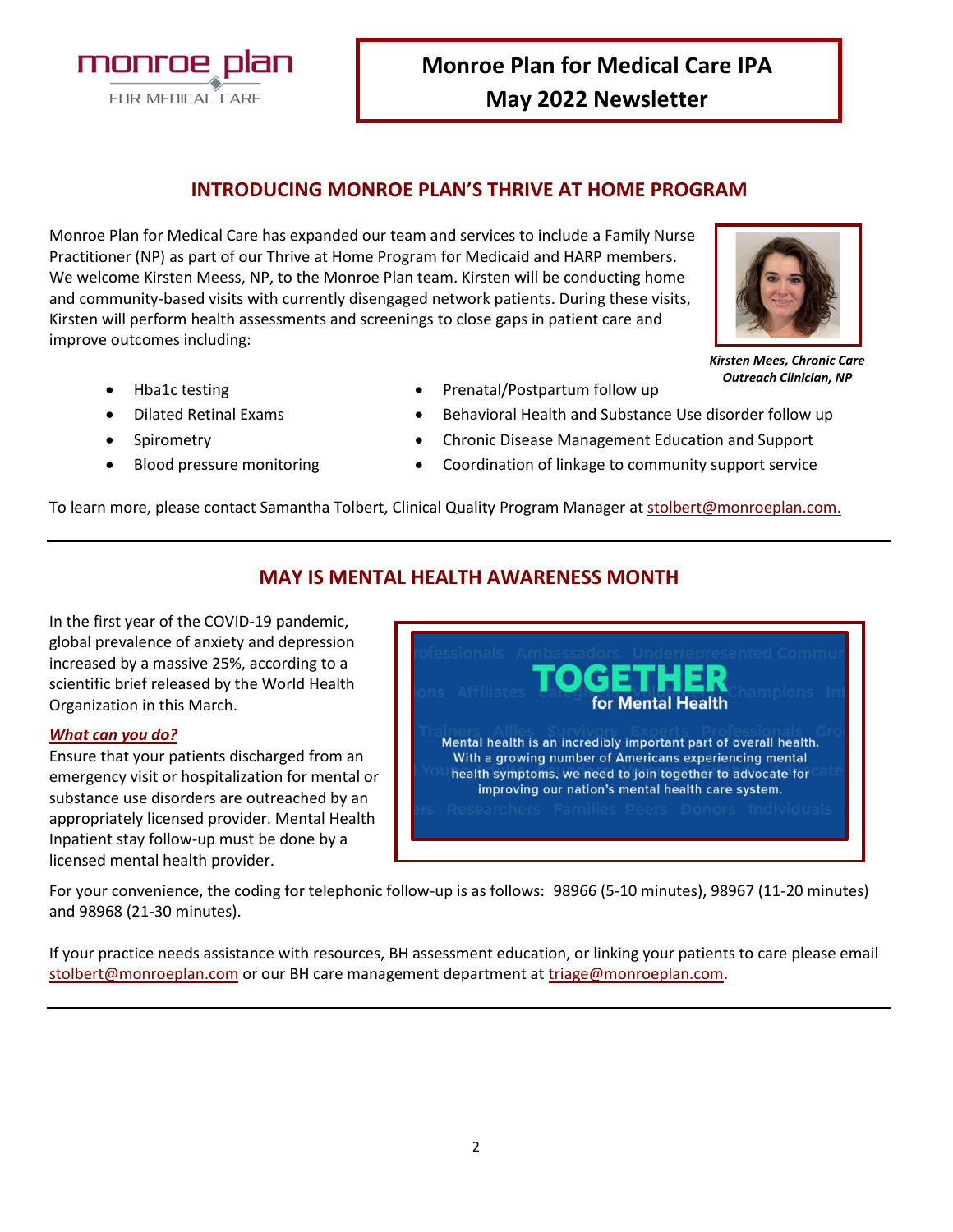**Monroe Plan for Medical Care IPA May 2022 Newsletter**

# **THEY'RE BACK- CONNECT WITH RETURNING COLLEGE STUDENTS!**

Each stage of life brings its own health and well-being issues. Young adults often place less importance on regular health engagements with their providers than other populations. Lack of involvement in health care is strongly linked to poor health outcomes.

Now is the time to proactively call your young adult patients, many of whom may be returning home from college, to schedule a visit. If you would like a list of your patients 18-21 who did not engage in a well child visit in 2021, please contac[t stolbert@monroeplan.com.](mailto:stolbert@monroeplan.com)

# **SELECT SERVICES TRANSITIONING TO CORE**

Some Behavioral Health Home and Community-Based Services are transferring to core (Community Oriented Recovery and Empowerment) making it easier for Health and Recovery Plan members to access needed services. Effective, February 1, 2022, HARP members who meet eligibility requirements can access CORE services on a referral basis. For more information, please see the [CORE-Provider-Memo-](https://www.molinahealthcare.com/-/media/Molina/PublicWebsite/PDF/Providers/ny/medicaid/CORE-Provider-Memo-021522.pdf)[021522.pdf \(molinahealthcare.com\).](https://www.molinahealthcare.com/-/media/Molina/PublicWebsite/PDF/Providers/ny/medicaid/CORE-Provider-Memo-021522.pdf)

## **PROVIDER NETWORK ANNUAL ATTESTATIONS**

Each year, Medicaid managed care providers are required to complete three brief attestation forms – Ownership Disclosure, Provider Employee, and HIV. It is necessary to complete these forms to maintain par-status and avoid claims issues. The forms are available through the Monroe Plan Provider Portal.

If you have not already registered for the Monroe Plan Provider Portal, you can access the portal via [Monroe Plan Provider Portal](https://monroeplan.healthtrioconnect.com/app/index.page?) or by visiting via our website at [Provider Resources &](https://monroeplan.com/provider-resources-forms/)  Forms - [Monroe Plan for Medical Care.](https://monroeplan.com/provider-resources-forms/) Please complete the attestation forms by May 15, 2022. All forms and questions should be sent to [providerrelations@monroeplan.com.](mailto:providerrelations@monroeplan.com)



**TIME OF FAR AGAIN** 



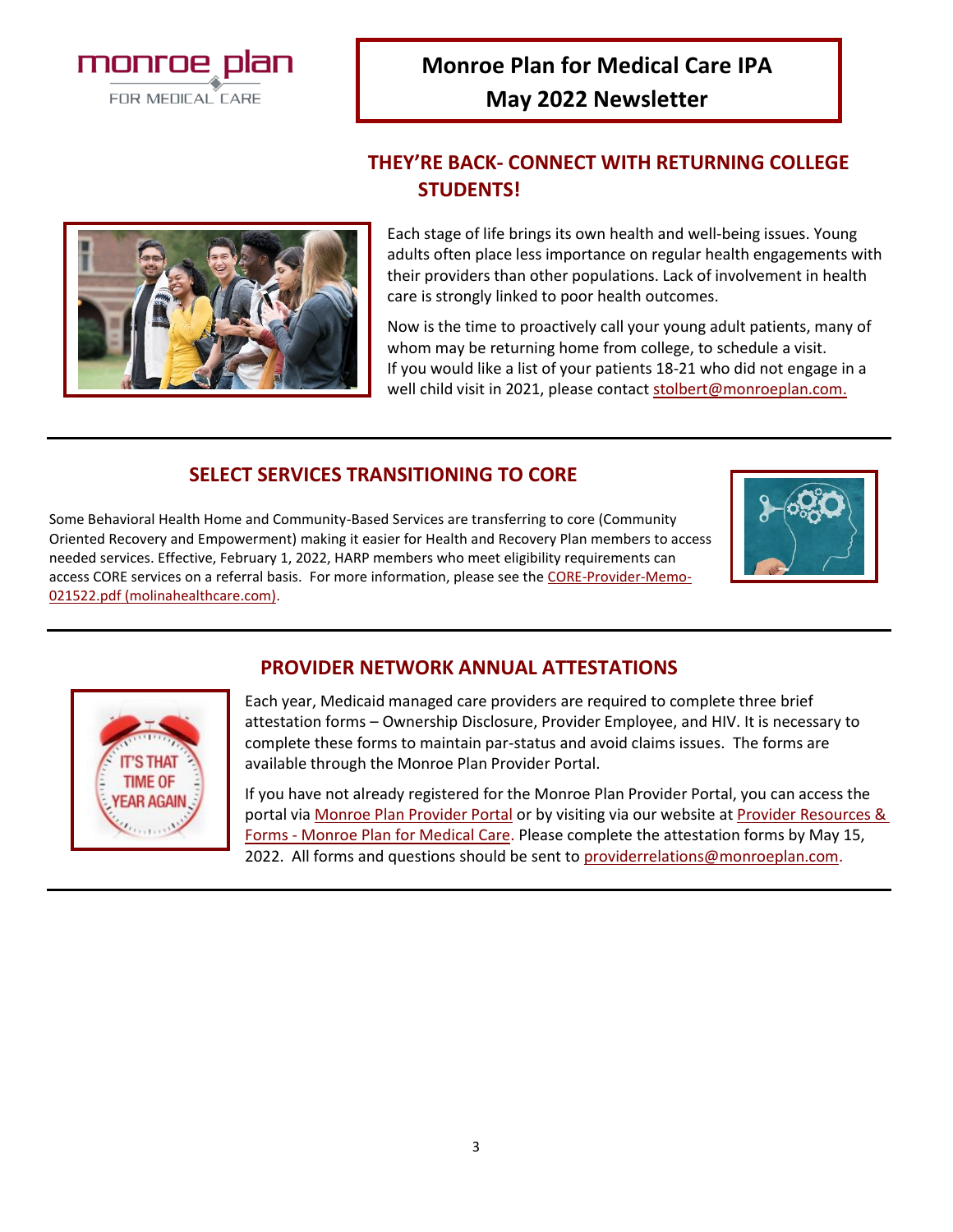

## **ALL ABOUT CAHPS: CONSUMER ASSESSMENT OF HEALTHCARE PROVIDERS AND SYSTEMS**



The Consumer Assessment of Healthcare Providers and Systems (CAHPS®) survey, administered each November, is a comprehensive tool designed to assess consumers' experience with health care and health plans. The New York State Department of Health (NYS) sponsors a CAHPS® survey for the Medicaid managed care plans and uses the results to determine variation in member satisfaction among the plans.

#### Common CAHPS Questions:

How often does your doctor….

- Explain things in a way that was easy to understand?
- Listen carefully to you?
- Show respect for what you had to say?
- Spend enough time with you?
- How many times did you get health care for yourself in person, by phone, or by video in the last 6 months? (excluding Emergency Room)
- What number would you use to rate all your health care in the last 6 months?

Good news - Molina Network physicians scored near or above state averages in 2021. With increased awareness and emphasis on the areas that CAHPS covers, patient care and scores can be even better!

| 2021    | 2019 | <b>State Average</b> |
|---------|------|----------------------|
| 88      | 89   | 89.95                |
| $ 2021$ | 2019 | <b>State Average</b> |
| 84      | 85   | 81.46                |
|         |      |                      |

\_\_\_\_\_\_\_\_\_\_\_\_\_\_\_\_\_\_\_\_\_\_\_\_\_\_\_\_\_\_\_\_\_\_\_\_\_\_\_\_\_\_\_\_\_\_\_\_\_\_\_\_\_\_\_\_\_\_\_\_\_\_\_\_\_\_\_\_\_\_\_\_\_\_\_\_\_\_\_\_\_\_\_\_\_\_\_\_\_\_